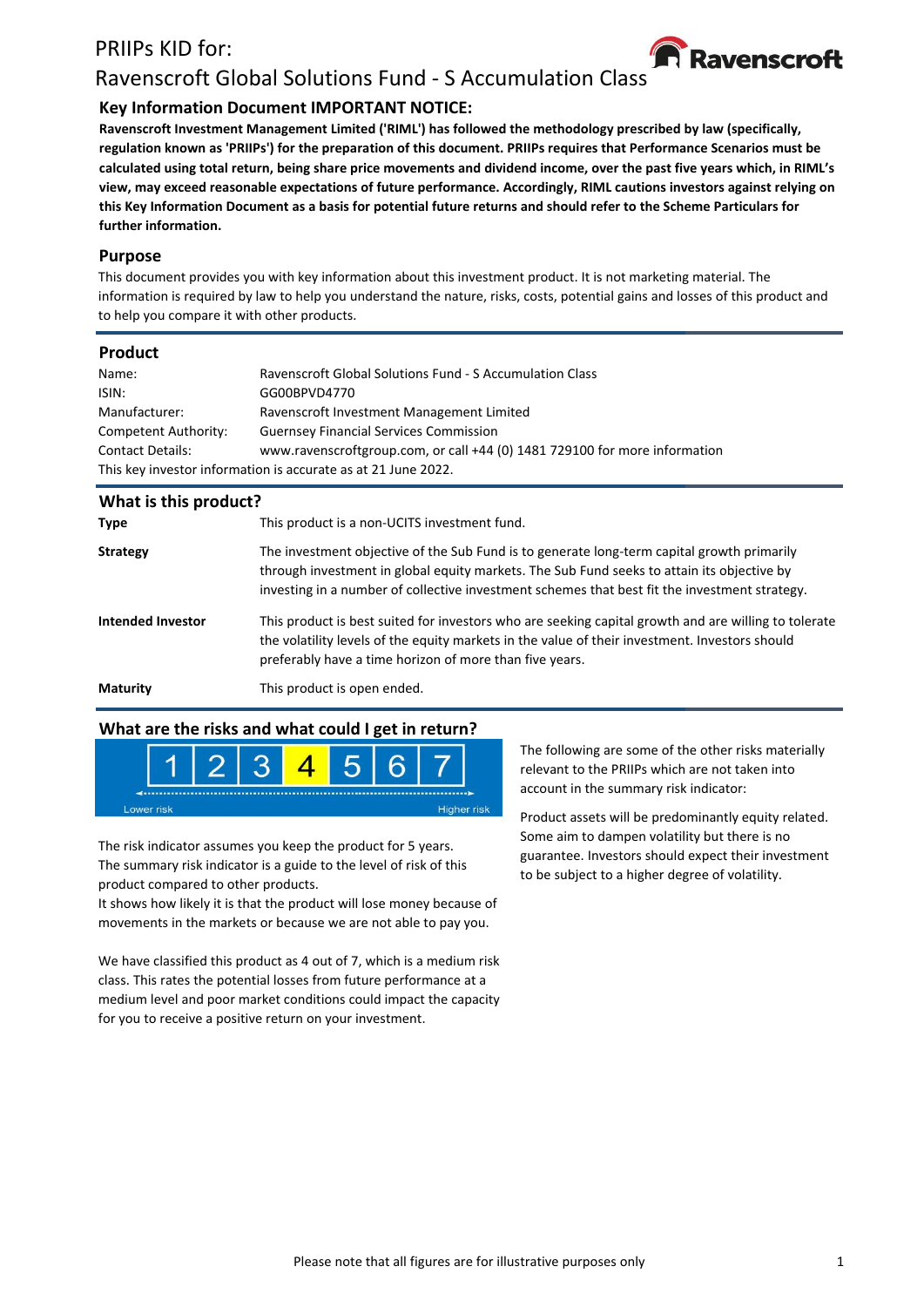# PRIIPs KID for:



# Ravenscroft Global Solutions Fund - S Accumulation Class **What are the risks and what could I get in return? (continued)**

| <b>Performance Scenarios Investment £10,000</b><br><b>Scenarios</b> |                                     | 1 year   | 3 years  | 5 years (recommended<br>holding period) |
|---------------------------------------------------------------------|-------------------------------------|----------|----------|-----------------------------------------|
| <b>Stress Scenario</b>                                              | What you might get back after costs | £7,736   | £6,326   | £5,470                                  |
|                                                                     | Average return each year            | $-22.6%$ | $-14.2%$ | $-11.4%$                                |
| Unfavourable scenario                                               | What you might get back after costs | £9,421   | £10,230  | £11,517                                 |
|                                                                     | Average return each year            | $-5.8%$  | 0.8%     | 2.9%                                    |
| Moderate scenario                                                   | What you might get back after costs | £11,049  | £13,475  | £16,434                                 |
|                                                                     | Average return each year            | 10.5%    | 10.5%    | 10.5%                                   |
| <b>Favourable scenario</b>                                          | What you might get back after costs | £12,936  | £17,718  | £23,407                                 |
|                                                                     | Average return each year            | 29.4%    | 21.0%    | 18.5%                                   |

This table shows the money you could get back over the next 5 years (recommended holding period), under different scenarios, assuming that you invest £10,000. The scenarios shown illustrate how your investment could perform. You can compare them with the scenarios of other products. The scenarios presented are an estimate of future performance based on evidence from the past on how the value of this investment varies, and are not an exact indicator. What you get will vary depending on how the market performs and how long you keep the product. The stress scenario shows what you might get back in extreme market circumstances, and it does not take into account the situation where we are not able to pay you.

The figures shown include all the costs of the product itself, but may not include all the costs you pay to your advisor or distributor. The figures do not take into account your personal tax situation, which may also affect how much you get back.

#### **What happens if Ravenscroft Investment Management Limited is unable to pay out?**

You may face a financial loss should the manufacturer Ravenscroft Investment Management Limited, or custodian, Praxis IFM, default on their obligations. There is no compensation or guarantee scheme in place which may offset, all or any of, this loss.

#### **What are the costs?**

The Reduction in Yield (RIY) shows what impact the total costs you pay will have on the investment return you might get. The total costs take into account one-off, ongoing and incidental costs.

The amounts shown here are the cumulative costs of the product itself, for three different holding periods. They include potential exit penalties. The figures assume you invest £10,000. The figures are estimates and may change in the future.

#### **Table 1: Costs over time**

The person selling to you or advising you about this product may charge you other costs. If so, this person will provide you with information about these costs, and show you the impact that all costs will have on your investment over time.

| Investment Scenarios (£10,000)  | If you cash in<br>after 1 year | If you cash in after half<br>recommended period of 5<br>years (after 3 years) | If you cash in at the end<br>of the recommended<br>period of 5 years |
|---------------------------------|--------------------------------|-------------------------------------------------------------------------------|----------------------------------------------------------------------|
| Total costs                     | £173                           | £527                                                                          | £894                                                                 |
| Impact on return (RIY) per year | 1.73%                          | 1.73%                                                                         | 1.73%                                                                |